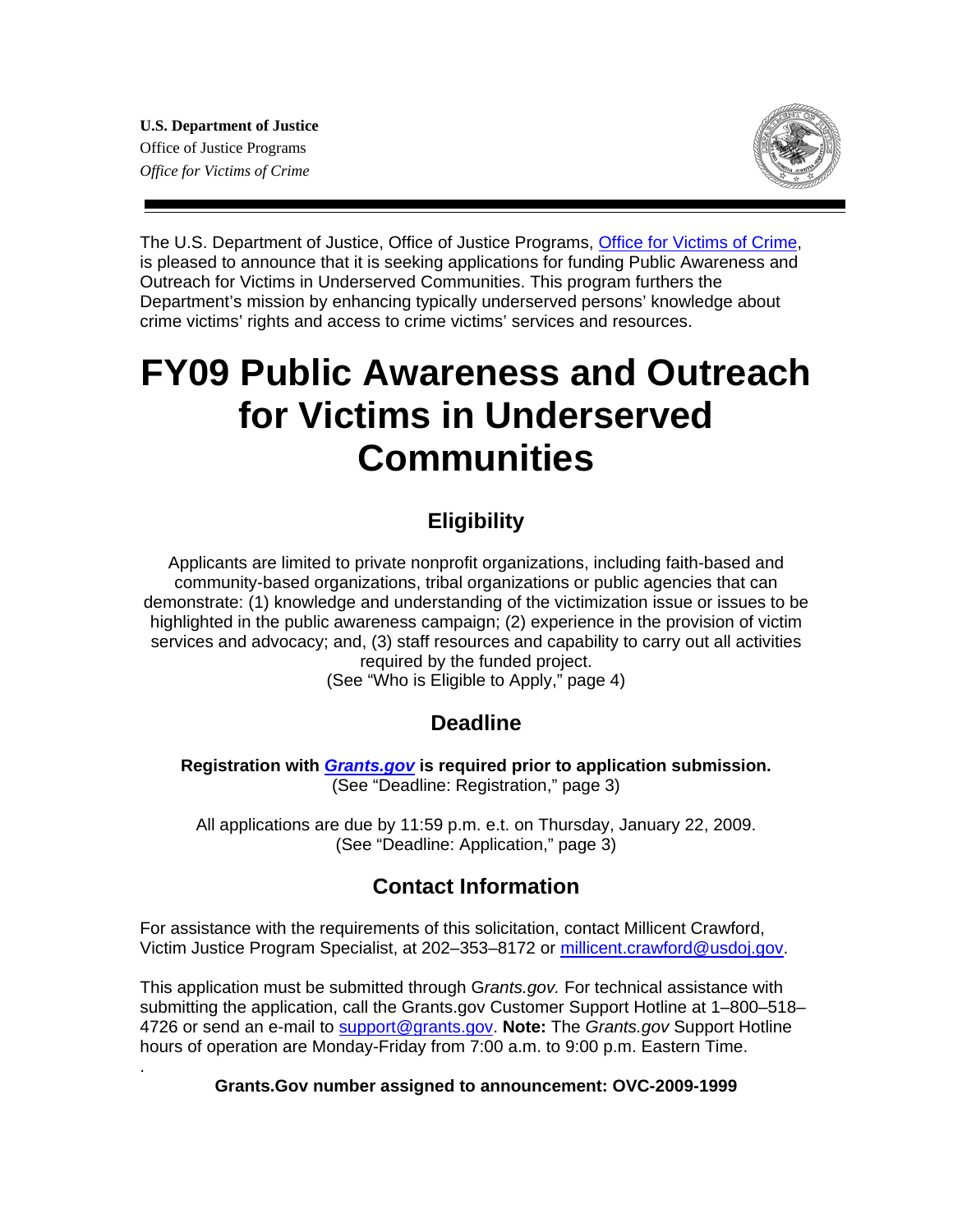# **CONTENTS**

| General Statement of eligibility in accordance with program authority and/or<br>$\bullet$<br>policy<br>Faith-Based and other Community Organizations<br>American Indian Tribes and Alaska Native Tribes and/or Tribal Organizations |  |
|-------------------------------------------------------------------------------------------------------------------------------------------------------------------------------------------------------------------------------------|--|
|                                                                                                                                                                                                                                     |  |
|                                                                                                                                                                                                                                     |  |
|                                                                                                                                                                                                                                     |  |
|                                                                                                                                                                                                                                     |  |
| Standard Form 424<br><b>Program Narrative</b><br><b>Budget and Budget Narrative</b><br><b>Other Attachments</b>                                                                                                                     |  |
|                                                                                                                                                                                                                                     |  |
|                                                                                                                                                                                                                                     |  |
|                                                                                                                                                                                                                                     |  |
|                                                                                                                                                                                                                                     |  |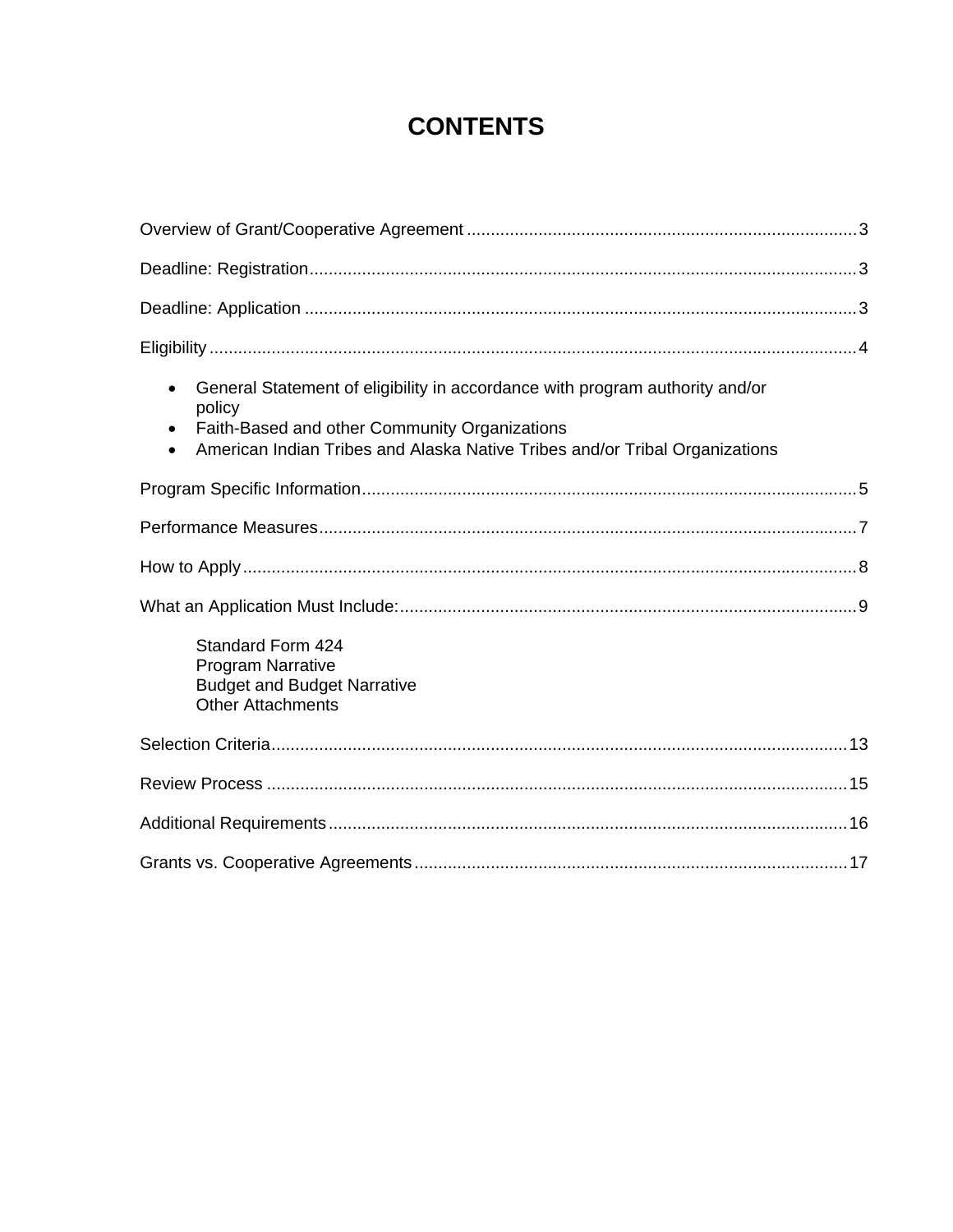# **FY09 Public Awareness and Outreach for Victims in Underserved Communities (CFDA # 16.582)**

## **Overview**

The statutory authority for this program is 42 U.S.C**.** § 10603 (c)(1)(A). The overall goal of this program is to raise the awareness of traditionally underserved populations about victims' rights as well as improve their knowledge about accessing local services available to crime victims. The Office for Victims of Crime (OVC) will support the planning and development of victimization-focused public awareness campaigns targeted at underserved and socially isolated populations including, but not limited to victims who: are immigrants with limited English proficiency, are American Indian, have disabilities, are Deaf or Hard-of-hearing, or members of Lesbian, Gay, Bisexual, Transgender, and Queer (LGBTQ) populations. Successful applicants will establish an advisory group and collaborative partnerships with other local service providers, businesses, community-based organizations, faith-based service providers, media and individuals within the target population to be served to inform and participate in the development of a well-researched, culturally and linguistically appropriate, victimizationfocused public awareness campaign.

# **Deadline: Registration**

Registering with Grants.gov is a one-time process; however, processing delays may occur and **it can take up to several weeks for first-time registrants to receive confirmations/user passwords.** OJP highly recommends that applicants start the registration process as early as possible to prevent delays in submitting an application package to our agency by the application deadline specified. The registration process for organizations involves these steps: (1) Obtain a Data Universal Numbering System (DUNS) number; (2) Register your organization with the Central Contractor Registration (CCR) database; (3) Register with Grants.gov's Credential Provider and obtain a username and password; (4) Register with Grants.gov to establish yourself as an Authorized Organization Representative (AOR); and (5) The E-Business Point of Contact (POC) assigns the "Authorized Applicant Role" to you. For more information about the registration process, go to www.grants.gov. **Note: Your CCR must be renewed once a year. Failure to renew the CCR registration may prohibit submission of a grant application through Grants.gov.**

# **Deadline: Application**

The due date for applying for funding under this announcement is Thursday, January 22, 2009, 11:59 p.m., Eastern Time.

Within 24-48 hours after submitting your electronic application, you should receive an email validation message from Grants.gov. The validation message will tell you if the application has been received and validated or if it has been rejected, and why.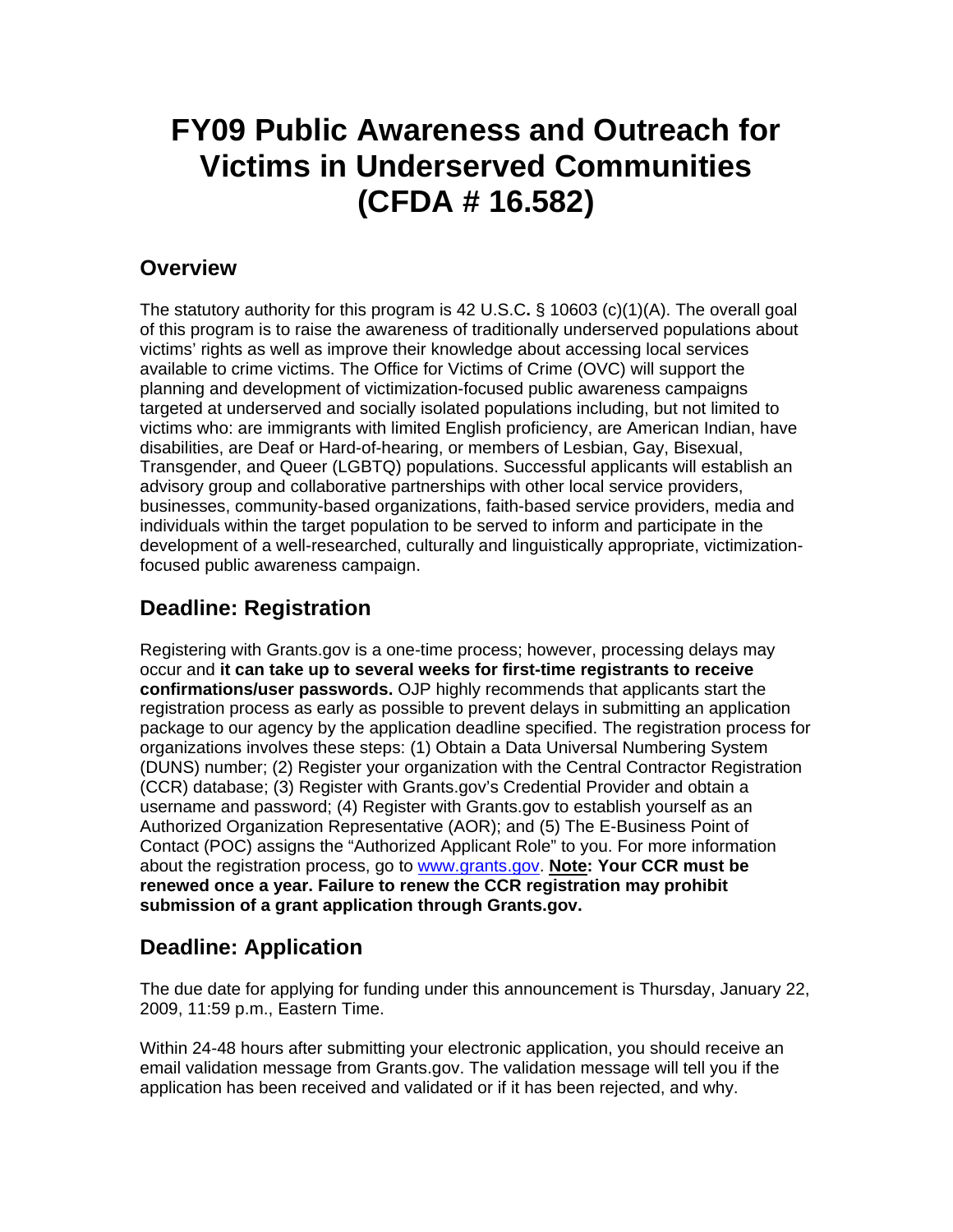**Important:** You are urged to apply at least 72 hours prior to the due date of the application to allow time to receive the validation message and to correct any problems that may have caused the rejection notification.

If you experience unforeseen Grants.gov technical issues beyond your control, you must contact OJP staff **within 24 hours after the due date** and request approval to submit your application. OJP staff will require you to email the complete grant application and provide a Grants.gov Help Desk tracking number(s). After OJP reviews all of the information submitted as well as contacts Grants.gov to validate the technical issues reported by the grantee, OJP will contact you to either approve or deny the request.

To ensure a fair competition for limited discretionary funds, the following conditions are not valid reasons to permit late submissions: (1) failure to begin the registration process in sufficient time; (2) failure to follow Grants.gov instructions on how to register and apply as posted on its Web site; (3) failure to follow all of the instructions in the OJP solicitation and (4) technical issues experienced with the applicant's computer or information technology (IT) environment.

# **Eligibility**

**General Statement of Eligibility:** Eligible applicants are private nonprofit organizations, including faith-based and community-based organizations, or public agencies that can demonstrate: (1) knowledge and understanding of the victimization issue or victimization-related issue to be highlighted in the public awareness campaign; (2) experience in the provision of victim services and advocacy; and (3) staff resources and capability to carry out all activities required by the funded project. Favorable consideration will be given to applications that provide letters of support that document a partnership between a victim service organization with substantive knowledge of the issues facing underserved victim populations and other local service providers, businesses, community-based organizations, faith-based service providers, media and individuals within the target population to be served. Applications that focus on prevention will not receive strong consideration for funding. A private nonprofit organization does not need to have 501 (c)(3) status to apply for grant funding under this solicitation.

**Faith-Based and other Community Organizations:** Consistent with President George W. Bush's Executive Order 13279, dated December 12, 2002, and 28 C.F.R. Part 38, it is DOJ policy that faith-based and other community organizations that statutorily qualify as eligible applicants under DOJ programs are invited and encouraged to apply for assistance awards to fund eligible grant activities. Faith-based and other community organizations will be considered for awards on the same basis as other eligible applicants and, if they receive assistance awards, will be treated on an equal basis with all other grantees in the administration of such awards. No eligible applicant or grantee will be discriminated for or against on the basis of its religious character or affiliation, religious name, or the religious composition of its board of directors or persons working in the organization.

Faith-based organizations receiving DOJ assistance awards retain their independence and do not lose or have to modify their religious identity (e.g., removing religious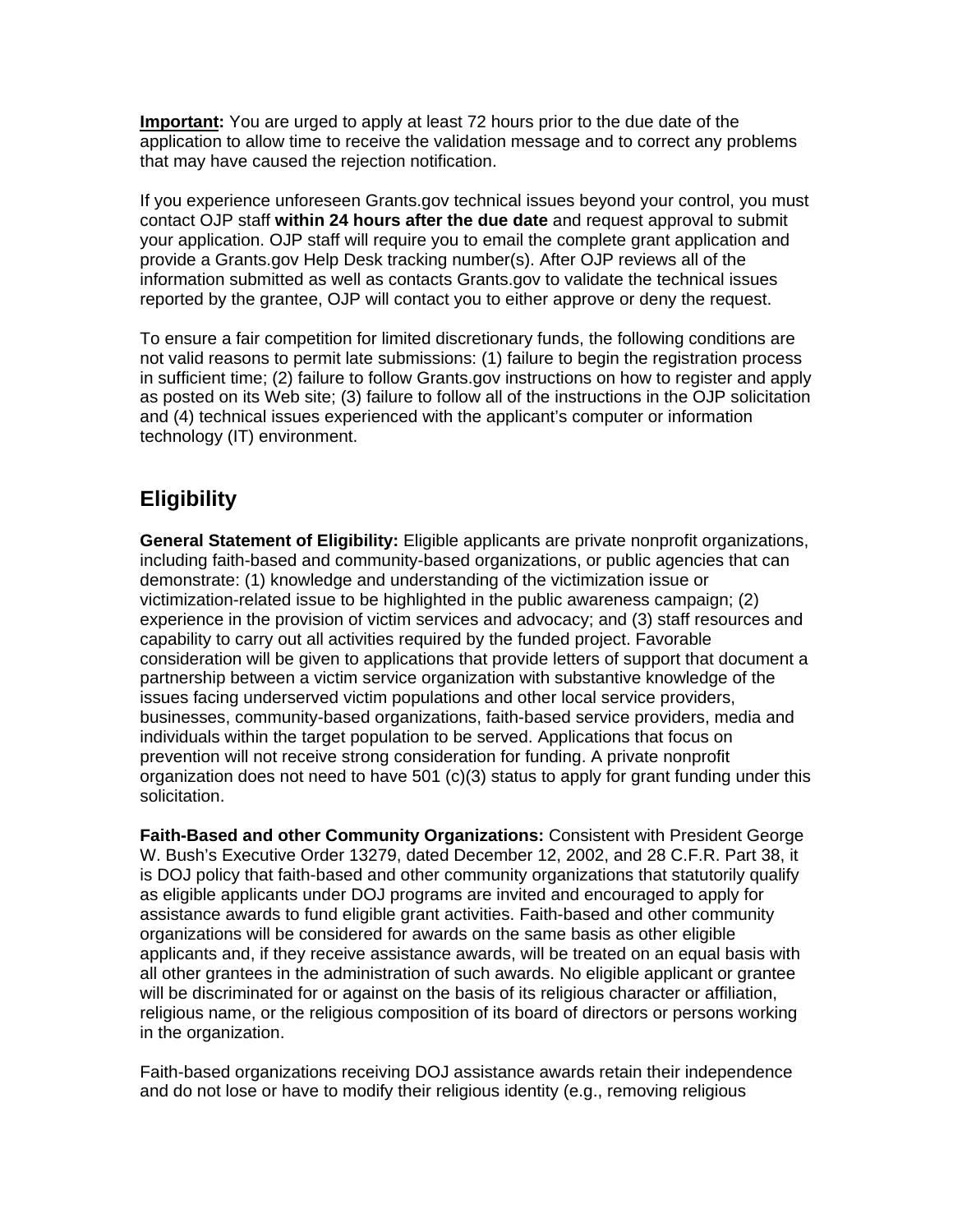symbols) to receive assistance awards. DOJ grant funds, however, may not be used to fund any inherently religious activity, such as prayer or worship. Inherently religious activity is permissible, although it cannot occur during an activity funded with DOJ grant funds; rather, such religious activity must be separate in time or place from the DOJfunded program. Further, participation in such activity by individuals receiving services must be voluntary. Programs funded by DOJ are not permitted to discriminate in the provision of services on the basis of a beneficiary's religion.

If your organization is a faith-based organization that makes hiring decisions on the basis of religious belief, it may be entitled, under the Religious Freedom Restoration Act, 42 U.S.C. § 2000bb, to receive federal funds and yet maintain that hiring practice, even if the law creating the funding program contains a general ban on religious discrimination in employment. For the circumstances under which this may occur, and the certifications that may be required, please see the OCR link referenced at the "OJP Other" pages, included herein.

**American Indian Tribes and Alaska Native Tribes and/or Tribal Organizations:**  Applicants are limited to for-profit (commercial) organizations, nonprofit organizations, faith-based and community organizations, institutions of higher learning, and consortiums with demonstrated organization and community based experience working with American Indian and Alaska Native communities, including tribal commercial and nonprofit organizations, tribal colleges and universities, and tribal consortiums.

All tribal applications must be accompanied by a current authorizing resolution of the governing body of the tribal entity or other enactment of the tribal council or comparable government body. If the grant will benefit more than one tribal entity, a current authorizing resolution or other enactment of the tribal council or comparable government body from each tribal entity must be included. If the grant application is being submitted on behalf of a tribal entity, a letter or similar document authorizing the inclusion of the tribal entity named in the application must be included.

Applicants are encouraged to review the Civil Rights Compliance section under "Additional Requirements" in this announcement.

### **Program-Specific Information**

*All awards are subject to the availability of appropriated funds and any modifications or additional requirements that may be imposed by law.* 

*Award Amount.* \$375,000 is available for this grant program. Up to five (5) awards will be given and each will not exceed \$75,000.

*Match Requirement.* There is no match requirement for this program.

*Award Period.* 18–24 months

**Pending selection and funding availability, it is anticipated that this project would begin on October 1, 2009.**

*Background.* OVC first released the Public Awareness in Underserved Communities Solicitation in FY2005. OVC support has continued in each subsequent fiscal year. Each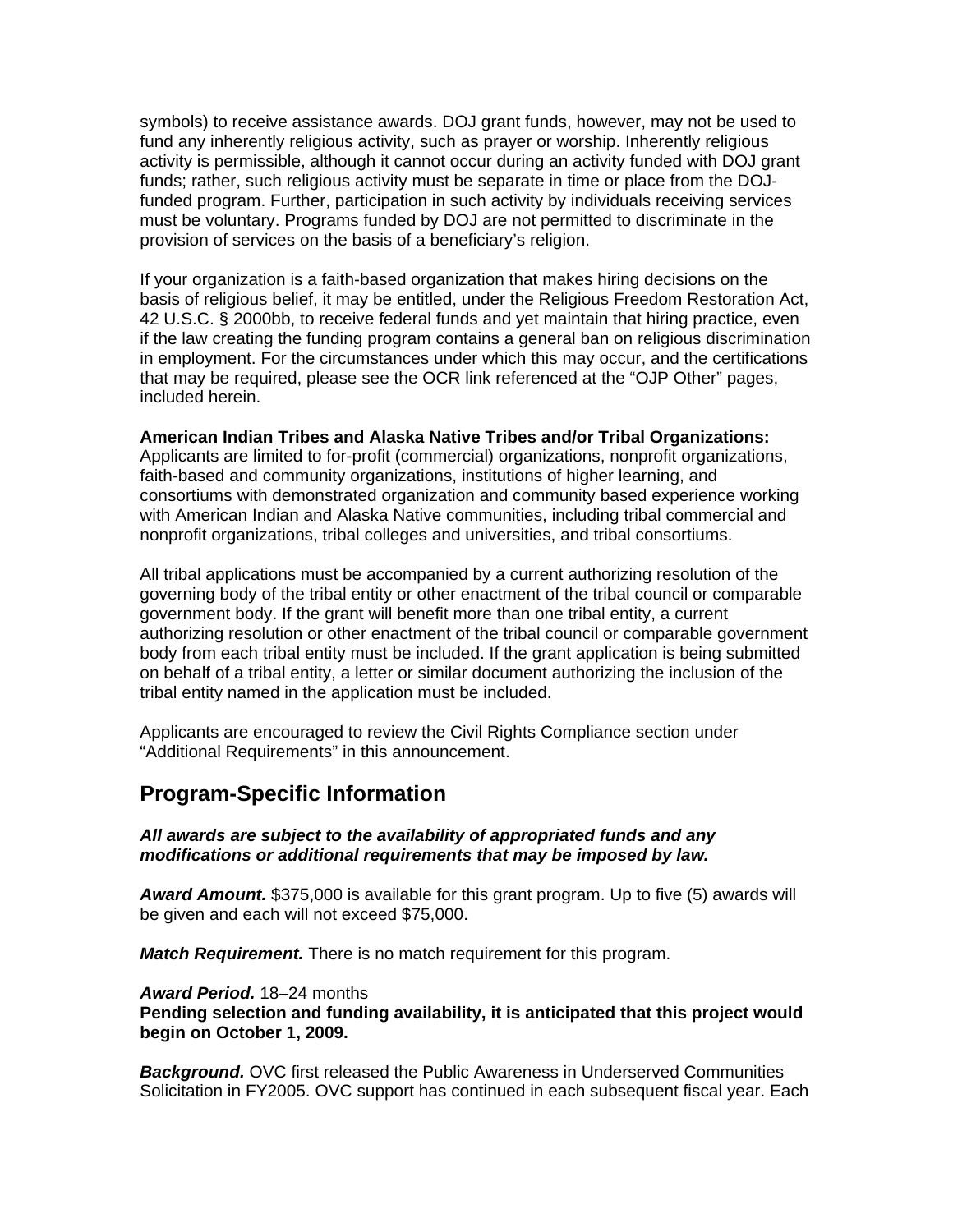year, there has been an overwhelming response to the solicitation. OVC recognizes that the popularity of this grant program reflects an unmet need in the victim service field. There is a lack of awareness among underserved populations regarding victims' rights and available resources for crime victims in the local community. Many victim service organizations lack the funding to conduct the type of outreach and public awareness activities that will reach groups that are isolated and underserved. Targeted, wellresearched public awareness campaigns produced in partnership among victim service organizations; community organizations, including faith-based organizations; businesses; and media can provide accurate information on victims' rights and services to potential victims and their families that may not otherwise be conveyed through mainstream media and program outreach.

*Program Strategy.* OVC invites applications for the development of victimizationfocused public awareness campaigns targeted at communities that are underserved. Underserved victim populations may include, but are not limited to, victims who: are American Indian, have disabilities, are Deaf or Hard-of-Hearing, or Lesbian, Gay, Bisexual, Transgender, Queer (LGBTQ) populations. The applicant may choose its own focus or type of crime victimization for the public awareness campaign, but the applicant must demonstrate significant expertise in the subject area chosen as well as the capability of conveying accurate information and resources on that topic. To ensure that appropriate services will be provided to those individuals who are the subject of the outreach campaign, the applicant must choose an area of focus for which there are available resources in the immediate community, and the application must include a strategy for coordinating with the service organizations that can provide these resources.

The applicant must also provide detail in the application regarding the underserved population(s) that will be the intended target audience. The problem statement should demonstrate a substantial need for public awareness efforts on the chosen focus area and particular community identified. Any existing relationship with or ties to the targeted audience should be detailed in the application.

Successful applicants will establish an advisory group and collaborative partnerships with other local service providers, businesses, community-based organizations, faithbased service providers, media and individuals within the target population to be served to inform and participate in the development of a well-researched, culturally and linguistically appropriate, victimization-focused public awareness campaign. The applicant is also strongly urged to work closely with faith-and/or community-based organizations, businesses, and media on the selection of an appropriate focus area for the public awareness campaign as well as the development of campaign materials. Working closely with faith leaders and other key stakeholders from community-based organizations, businesses, and media can help to ensure that your public awareness campaign is relevant and effective. Further, it is important to ensure that the materials developed for the campaign are appropriate in tone, language and treatment of cultural norms.

Public awareness campaigns can take the form of radio or television public service announcements (PSAs), interviews, newspaper articles, or other innovative strategies. For examples of other innovative strategies, please visit http://www.navaa.org/extlnk/lnkframe.htm?http%3A//cap.navaa.org/. The applicant may choose one or more of these forms of media, but must work in conjunction with media to air or print campaign materials and develop a coherent, comprehensive strategy for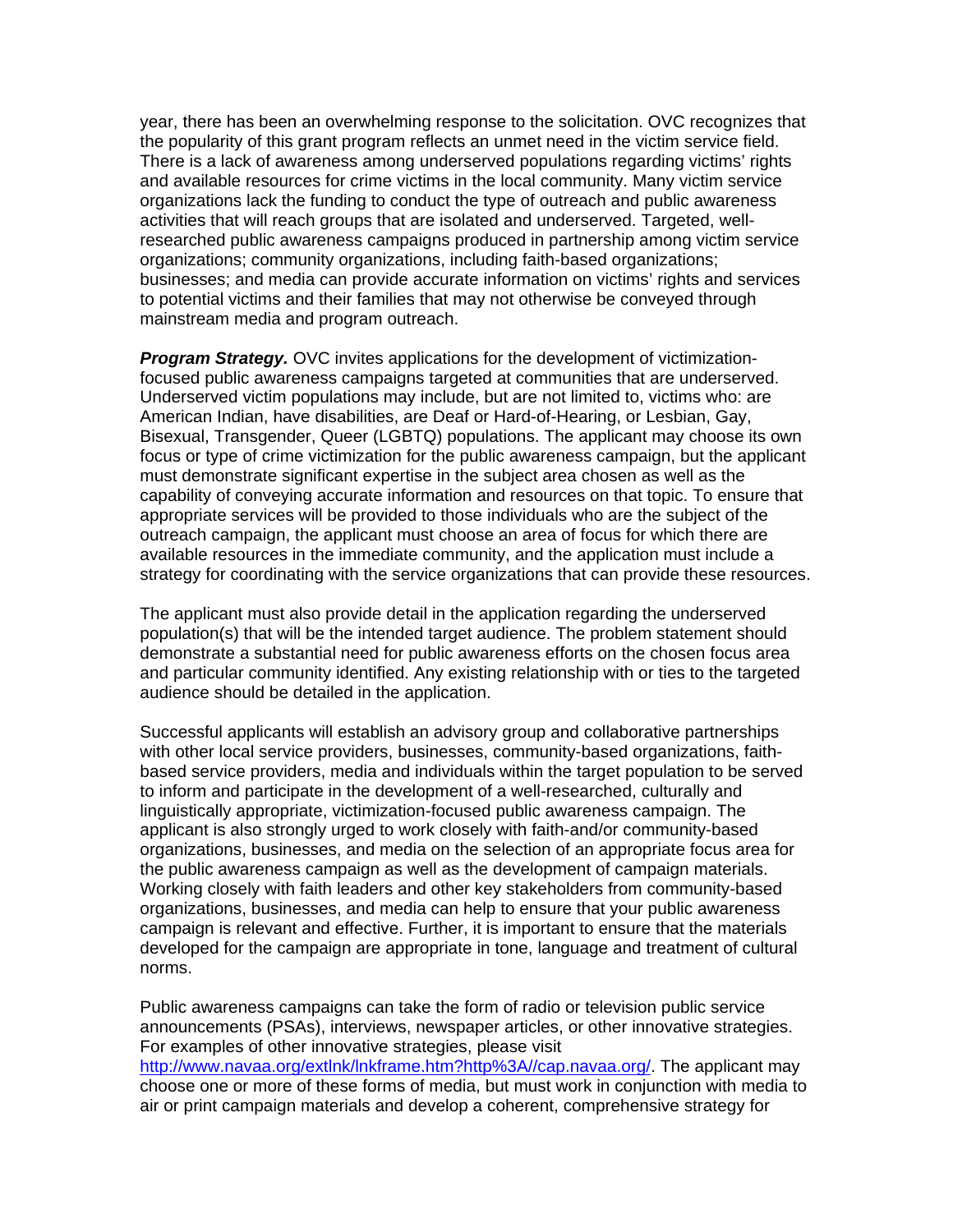information disseminations. The applicant should discuss any existing relationships with media as well as the applicant's strategy for engaging media in the campaign if no previous relationship exists.

When developing a strategy, please note that OVC cannot fund prevention- or researched-focused initiatives. In addition, keep in mind the purposes of this initiative: (1) to provide underserved populations with accurate, useful information about their rights as crime victims, and (2) to increase awareness about existing local resources and services. Stronger consideration will be given to applicants who propose directing most of the available funds to program costs rather than personnel and administrative costs. Stronger consideration will also be given to strategies that include plans for sustaining outreach activities after federal grant funding for the project ends. Applications that focus on funding additional staff positions will not be favorably considered.

Applicants awarded funding under this cooperative agreement will work in close coordination with OVC in the planning and development of their public awareness campaigns. OVC must review and approve all materials developed for the campaigns before publication and dissemination.

## **Performance Measures**

To assist in fulfilling the Department's responsibilities under the Government Performance and Results Act (GPRA), P.L. 103-62, applicants who receive funding under this solicitation must provide data that measures the results of their work. Additionally, applicants must discuss their data collection methods in the application. Performance measures for this solicitation are as follows:

| <b>Objective</b>               | <b>Performance Measures</b>   | <b>Data Grantee Provides</b> |
|--------------------------------|-------------------------------|------------------------------|
| The objective of this          | Number of underserved         | Number and type of           |
| solicitation is to support the | populations addressed by      | underserved population       |
| planning and development       | campaign.                     | addressed by campaign.       |
| of public awareness            |                               |                              |
| campaigns designed to          | Number of educational         | Number and type of           |
| raise the awareness of         | materials developed.          | materials developed.         |
| underserved populations        |                               |                              |
| about crime victimization      | Number of publicized          | Number and type of events    |
| issues and resources for       | events/activities to promote  | held.                        |
| crime victims in the local     | awareness of crime            |                              |
| community.                     | victimization issues          | Number of programs           |
|                                | supported by this project.    | reporting an increase in     |
|                                |                               | collaborative partners and   |
|                                | Number of programs            | information on the types of  |
|                                | reporting an increase in      | collaborative partners.      |
|                                | collaborative partners (i.e., |                              |
|                                | law enforcement, other        | Number of crime victims      |
|                                | victim service                | services from each target    |
|                                | organizations, public         | population (broken out by    |
|                                | relations and marketing       | target population) before    |
|                                | firms, and other allied       | the public awareness         |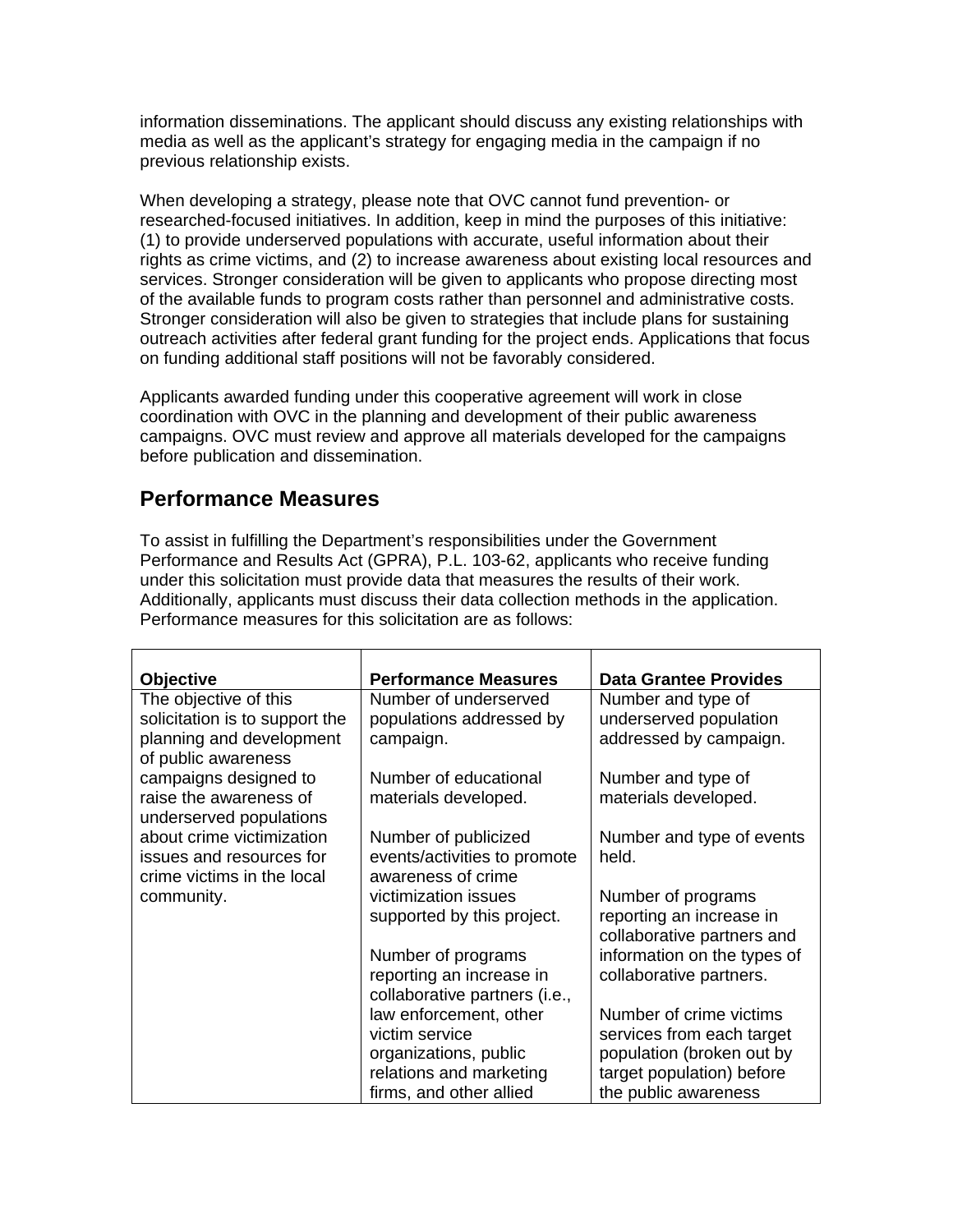| professionals).                                                                                                                  | campaign.                                                                                                                                                   |
|----------------------------------------------------------------------------------------------------------------------------------|-------------------------------------------------------------------------------------------------------------------------------------------------------------|
| Increase in numbers of<br>crime victims served from<br>the target population as a<br>result of the public<br>awareness campaign. | Number of crime victims<br>services from each target<br>population (broken out by<br>target population) as a<br>result of the public<br>awareness campaign. |

# **How to Apply**

DOJ is participating in the e-Government initiative, one of 25 initiatives included in the President's Management Agenda. Part of this initiative—Grants.gov—is a "one-stop storefront" that provides a unified process for all customers of federal grants to find funding opportunities and apply for funding.

**Grants.Gov Instructions:** Complete instructions can be found at www.grants.gov. If you experience difficulties at any point during this process, please call the Grants.gov Customer Support Hotline at **1–800–518–4726**, Monday-Friday from 7:00 a.m. to 9:00 p.m. Eastern Time.

**Funding Opportunities with Multiple Purpose Areas:** Some OJP solicitations posted to Grants.gov contain multiple purpose areas, denoted by the individual Competition ID. If you are applying to a solicitation with multiple Competition IDs, you must select the appropriate Competition ID for the intended purpose area of your application. The application will be peer reviewed according to the requirements of the purpose area under which it is submitted.

**Note: OJP's Grants Management System (GMS) does not support Microsoft Vista or Microsoft 2007**. **Therefore, OJP will not review any application whose attachments are in Microsoft Vista or Microsoft 2007 format.** GMS downloads applications from Grants.gov and is the system in which OJP reviews applications and manages awarded grants. Applications submitted via GMS must be in the following word processing formats: Microsoft Word (\*.doc), WordPerfect (\*.wpd), PDF files (\*.pdf), or Text Documents (\*.txt) and may include Microsoft Excel (\*xls) files. GMS is not yet compatible with Vista and cannot yet process Microsoft Word 2007 documents saved in the new default format with the extensions of ".docx." Please ensure the documents you are submitting in Grants.gov are saved using "Word 97-2003 Document (\*.doc)" format. Additionally, GMS does not accept executable file types as application attachments. These disallowed file types include, but are not limited to, the following extensions: ".com," ".bat," ".exe," ".vbs," ".cfg," ".dat," ".db," ".dbf," ".dll," ".ini," ".log," ".ora," ".sys," and ".zip."

**CFDA Number:** The Catalog of Federal Domestic Assistance (CFDA) number for this solicitation is 16.582, titled "Crime Victim Assistance/Discretionary Grants," and the funding opportunity number is OVC-2009-1999.

**A DUNS number is required:** The Office of Management and Budget requires that all businesses and nonprofit applicants for federal funds include a DUNS (Data Universal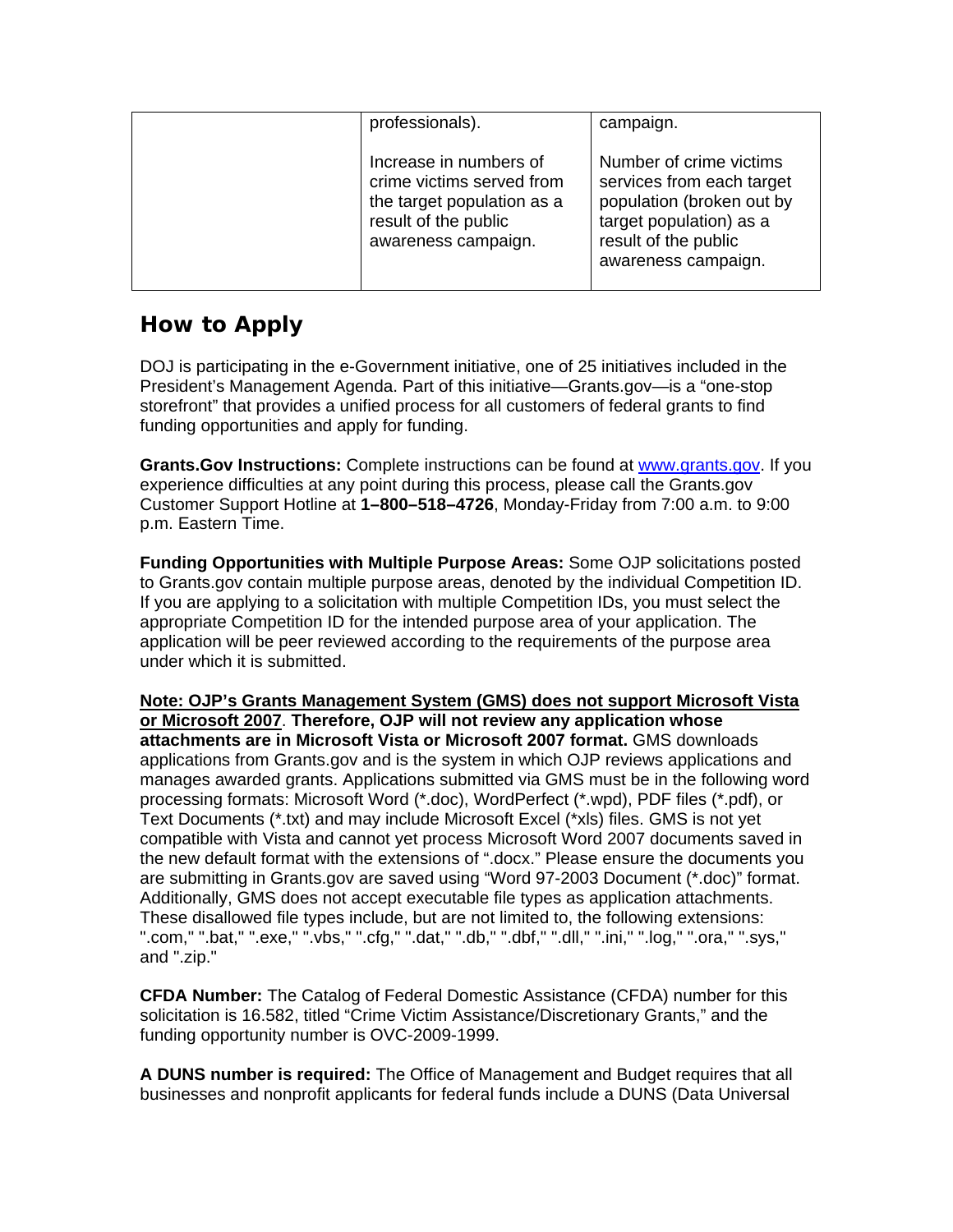Numeric System) number in their application for a new award or renewal of an award. Applications without a DUNS number are incomplete. A DUNS number is a unique ninedigit sequence recognized as the universal standard for identifying and keeping track of entities receiving federal funds. The identifier is used for tracking purposes and to validate address and point of contact information for federal assistance applicants, recipients, and sub-recipients. The DUNS number will be used throughout the grant life cycle. Obtaining a DUNS number is a free, simple, one-time activity. Obtain one by calling 1–866–705–5711 or by applying online at http://www.dnb.com. Individuals are exempt from this requirement.

**Central Contractor Registration (CCR) is required:** In addition to the DUNS number requirement, OJP requires that all applicants (other than individuals) for federal financial assistance maintain current registrations in the Central Contractor Registration (CCR) database. The CCR database is the repository for standard information about federal financial assistance applicants, recipients, and subrecipients. Organizations that have previously submitted applications via Grants.gov are already registered with CCR, as it is a requirement for Grants.gov registration. Please note, however, that applicants must update or renew their CCR at least once per year to maintain an active status. Information about registration procedures can be accessed at www.ccr.gov.

## **What an Application Must Include**

### **Application for Federal Assistance Standard Form 424**

**Program Narrative Format:** The program narrative should detail the applicant's strategy to address the purpose of the solicitation as outlined in the Overview section of this solicitation, page 3. The program narrative should not exceed 25 double-spaced pages in 12-point font with 1-inch margins and must include six separate sections: Project Abstract, Problem Statement, Project Goals and Objectives, Project Design/Implementation Plan, Organizational Capability and Project Management, and Plans for Measuring Progress and Outcomes. Each section is described below.

- 1) **Project Abstract:** The application should include a one-page summary that describes the project's purpose, goals, and objectives, as well as activities that will be implemented to achieve these goals and objectives, methods, and outcomes.
- 2) **Problem Statement**: The problem statement must include the need for the project and provide a clear statement of how funding will support the project's value to the victims' filed by meeting a stated goal.
- 3) **Project Goals and Objectives:** The applicant must specify the goals and objectives of the project. The objectives should be measurable and relate directly to the issues described in the problem statement. The goals should state the overall purpose of what is to be accomplished. The objectives should describe the steps necessary to reach the goals or how the goals will be accomplished. The application should clearly describe how funding will support the overall success of the project.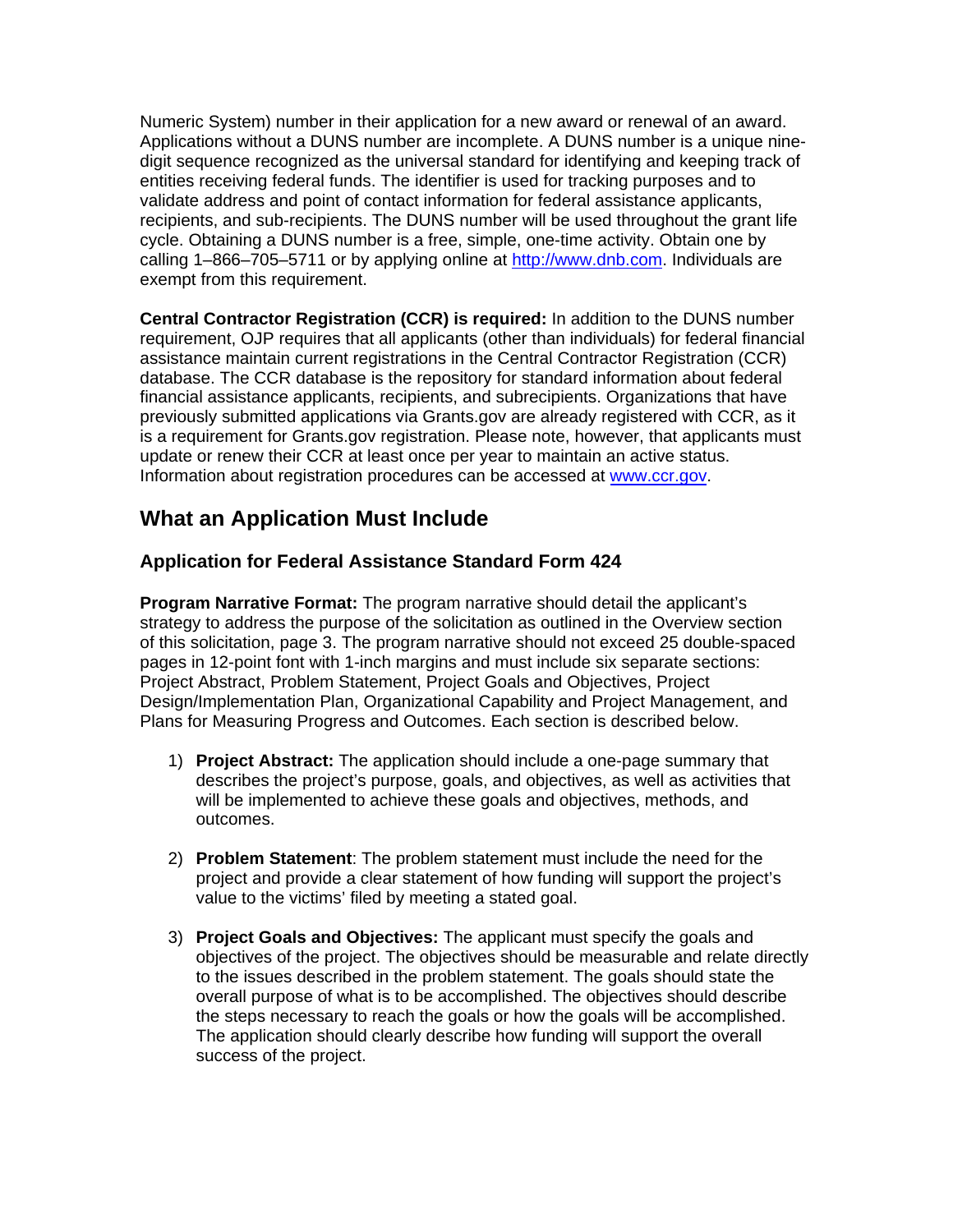- 4) **Project Design/Implementation Plan:** The project design and implementation plan must describe the project strategy and discuss how the strategy will address the identified problems and support the goals and objectives. The applicant's strategy or design must include a description of project phases, tasks, activities, staff responsibilities, and clear descriptions of interim deliverables and final products. The applicant's plan must include a time-task plan that clearly identifies objectives, major activities, and products. Applicants must develop a time-task plan that clearly identifies major activities and products for the duration of the project period. This time-task plan must include the following:
	- the designation of organizations responsible to complete each activity;
	- a schedule for the completion of the activities: and
	- the submission date to OVC of finished products.

In preparing the time-task plan, applicants should make certain that all project activities will occur within the proposed project period. The plan also must provide for the submission of financial and progress reports. If your project requires a privacy certificate, the privacy certificate must be approved by the OVC grant monitor prior to commencing any activity covered by the privacy certificate (i.e., focus groups, surveys, interviews, evaluations, and needs assessments). See page 12 for more information on privacy certificate requirements.

All recipients are required to submit semiannual progress reports and quarterly financial reports. Applicants should keep in mind the OVC requirement that final drafts of all publications, including videos, are to be submitted 120 days before the end of the grant period. In most instances, the draft publication will undergo an external review by subject matter experts retained by OVC to provide written comments on the publications' accuracy, relevance, and readability, and to provide suggestions to enhance the publication. In all instances, the publication will be reviewed internally by OVC and other DOJ agencies. For further guidance on the publication process, visit OVC's Publishing Guidelines for Print and Web Media online at

http://www.ovc.gov/publications/infores/pubguidelines/welcome.html.

**Deliverables.** The project's intended deliverables or products, such as radio and/or television public service announcements, newspaper articles, etc.

The applicant should also describe any additional outreach strategies it will use in its public awareness campaign. OVC grantees who provide services to underserved victims, for example, often find it necessary to supplement more traditional forms of outreach with creative, unconventional outreach methods. Although media outreach such as PSAs and printed articles are valuable because of their ability to reach a large audience with a substantial amount of information, sometimes less traditional methods can be used to reach out to victims who lack access to traditional media. Creative strategies like the ones below can be used to supplement PSAs, articles, and interviews that are designed to provide more comprehensive information. Some examples of innovative outreach strategies developed by OVC grantees include the following: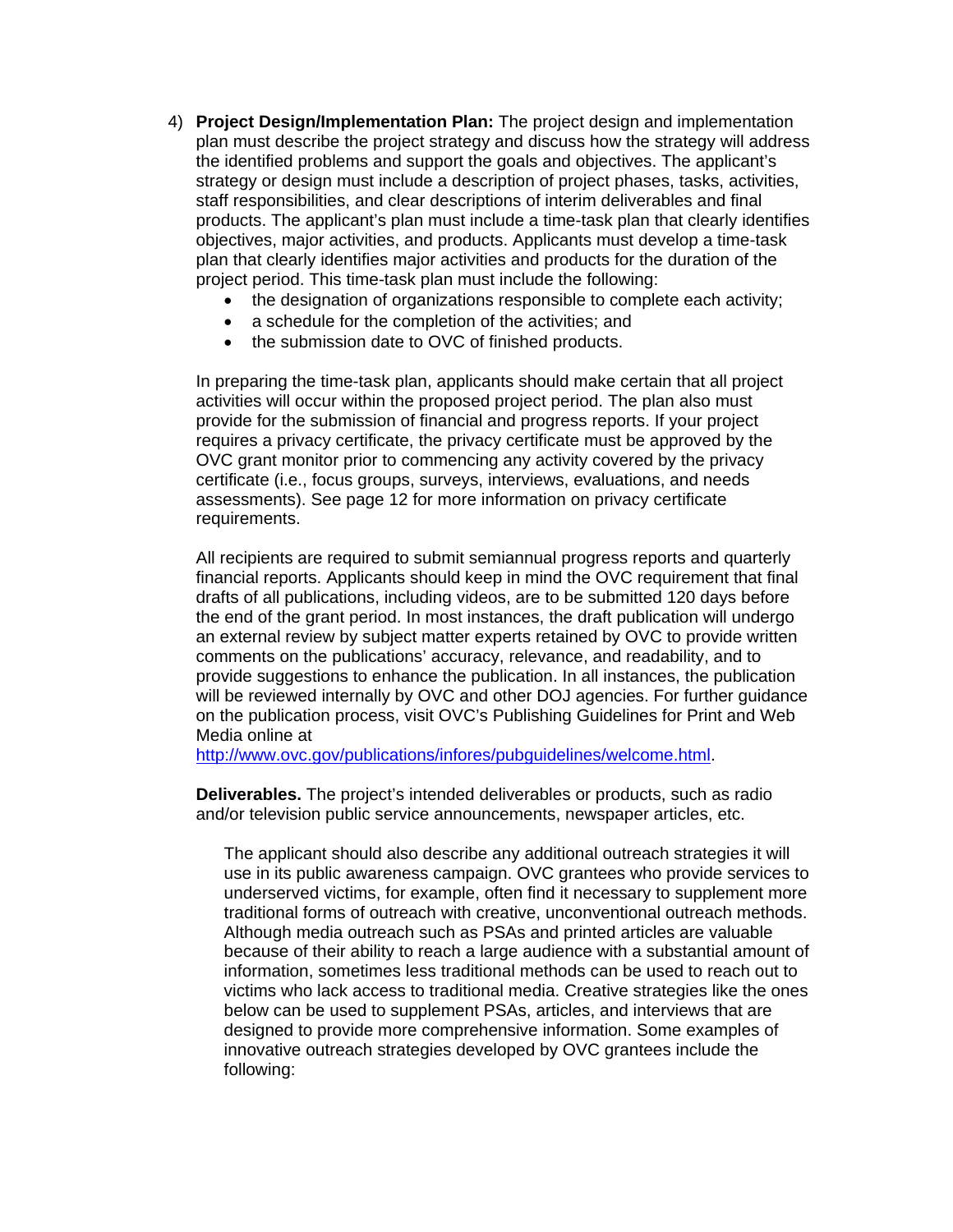- Development and distribution of matchbooks containing phone numbers and resources for victims on the inside flap.
- PSAs developed specifically for use in movie theaters during previews.
- Resource and referral information designed for placement on supermarket shopping carts and grocery bags.
- 5) **Organizational Capability and Project Management:** Applications must include a clear description of the applicant's management structure. Applications must include a description of the proposed professional staff members' unique qualifications that will enable them to fulfill their grant responsibilities.

Applicants must include the following in this section:

- a description of how the program will be managed and include an organization chart or information describing the roles and responsibilities of key organizational and functional components and personnel.
- a list of personnel responsible for managing and implementing the major stages of the project.
- job descriptions outlining the roles and responsibilities and provide the selection criteria for the vacant and proposed new positions.
- resumes of key personnel.

The project director must have both the substantive expertise and experience to perform crucial leadership functions and sufficient time to devote to the project to provide the needed guidance and supervision. The project director's job description should be attached.

6) **Impact/Outcomes and Evaluation/Performance Measure Data Collection Plan:** Evaluation is critical to ensure that each OVC project is operating as designed and achieving its goals and objectives. The applicant must include a plan to perform basic evaluation of the project, incorporating the performance measures identified below and any other performance indicators identified by the applicant. Accordingly, each application must provide a plan to assess the project's effectiveness and to evaluate accomplishment of project goals and objectives. Applicants should describe how they will assess performance in attaining the identified outcomes. Goals and objectives must be clearly stated, links established between program activities and objectives, and performance measures identified. Performance measures will address a mix of immediate and intermediate outcomes and, as appropriate and feasible, information on longterm impact. The evaluation plan should identify all resources that will be devoted to conducting the assessment, including the identification of staff members and staff time, use of outside consultants to assist with the assessment, and any other support costs associated with conducting an evaluation. Assessment information will be submitted as part of the semiannual progress report, as well as part of the final report due within 90 days of project completion.

OVC is required to report its programmatic results annually, in accordance with the Government Performance and Results Act (GPRA). OVC summarizes the individual results and outcomes of all discretionary grant programs, indicating whether the programs are successfully meeting their objectives. OVC depends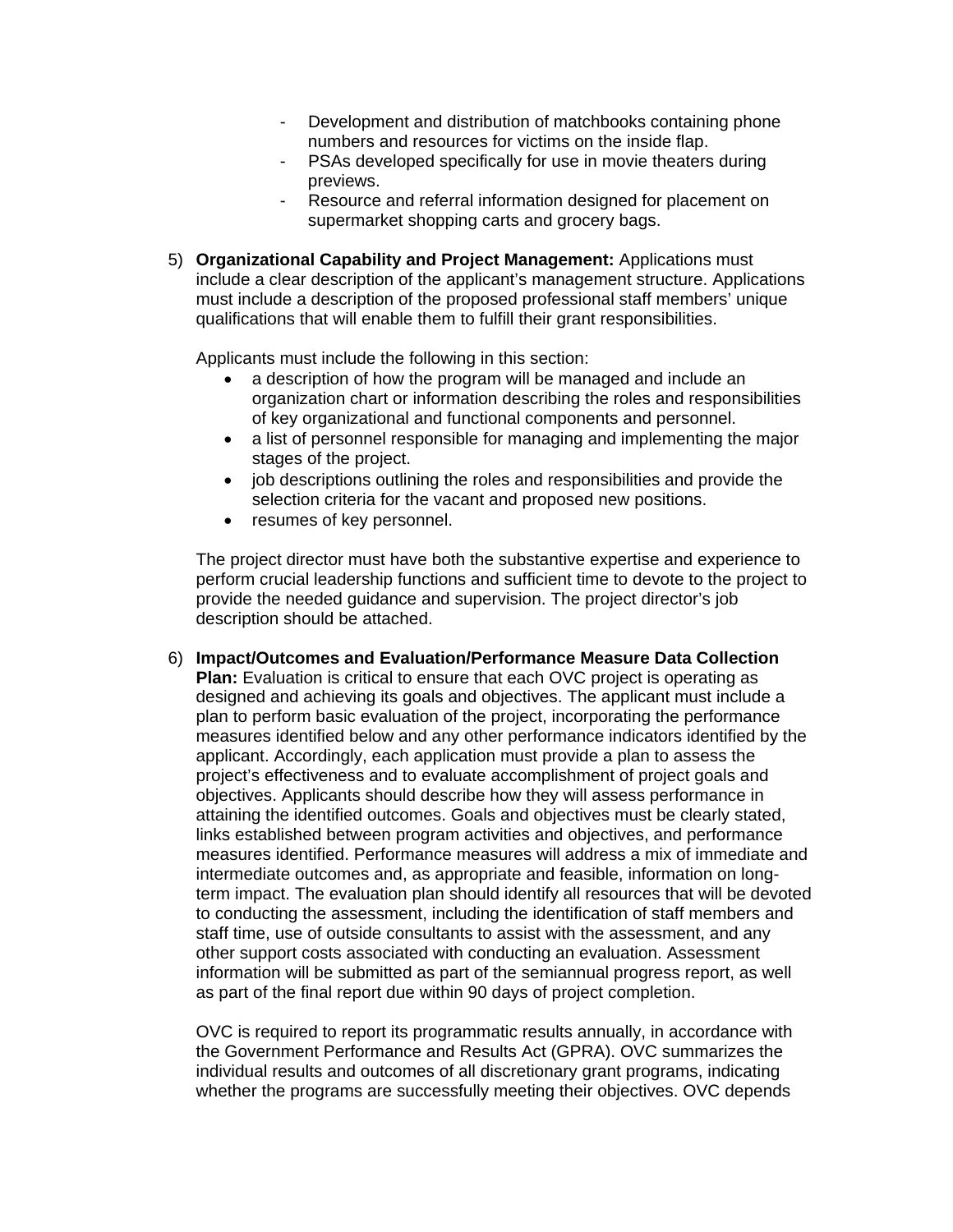on its grantees to provide accurate, timely, and relevant information on grant progress and impact.

**Privacy Certificate**. OVC and recipients of OVC funding are subject to confidentiality requirements protecting research and statistical information collected that is identifiable to a private person under the DOJ regulations found at 28 CFR Part 22. Identifying characteristics include, but are not limited to, identifiers such as name, address, Social Security number or other identifying number, fingerprints, voiceprints, photographs, genetic information, or any other item or combination of data about a person that could reasonably lead, directly or indirectly, by reference to other information, or to identification of that individual(s). OVC requires recipients of OVC funding to submit a Privacy Certificate prior to engaging in any project activities that involve data collection on individuals through observations, interviews, reports, or review of administrative records, or any project tasks likely to result in the gathering or development of information identifiable to individuals. OVC-funded activities that require a Privacy Certificate prior to conducting the activity include, but may not be limited to, a needs assessment, program evaluation, survey, or focus group interviews. **If the applicant's project includes any activity listed above, the applicant must include a privacy certificate with the application materials submitted.** For sample privacy certificates, visit

http://www.ovc.gov/fund/forms.htm and view the two model privacy certificates available for adaptation.

#### **Budget Narrative**

The applicant is required to complete the budget narrative and budget detail worksheet (see description below). The budget narrative justifies or explains each budget item and relates it to project activities. The budget narrative provides a justification for all proposed costs and should closely follow the content of the budget detail worksheet. For example, the narrative should explain how fringe benefits were calculated, how travel costs were estimated, why particular items of equipment or supplies must be purchased, and how overhead or indirect costs were calculated. The budget narrative should justify the specific items listed in the budget detail worksheet in all cost categories and demonstrate that all costs are reasonable.

#### **Budget Detail Worksheet**

The completion of this form is required in support of the budget narrative form described above. The budget detail worksheet must list the cost of each budget item and show how the costs were calculated. For example, costs for personnel should show the annual salary rate and the percentage of time devoted to the project for each employee to be paid through grant funds. The budget detail worksheet should present and complete and detailed itemization of all proposed costs. A sample budget detail worksheet form, which can be used as a guide to assist you in preparation of the budget detail worksheet and narrative, can be downloaded by visiting http://www.ovc.gov/fund/forms.htm.

*Note: Total costs specified in the Budget Detail Worksheet must match the total amount on line 15.g of the SF424.*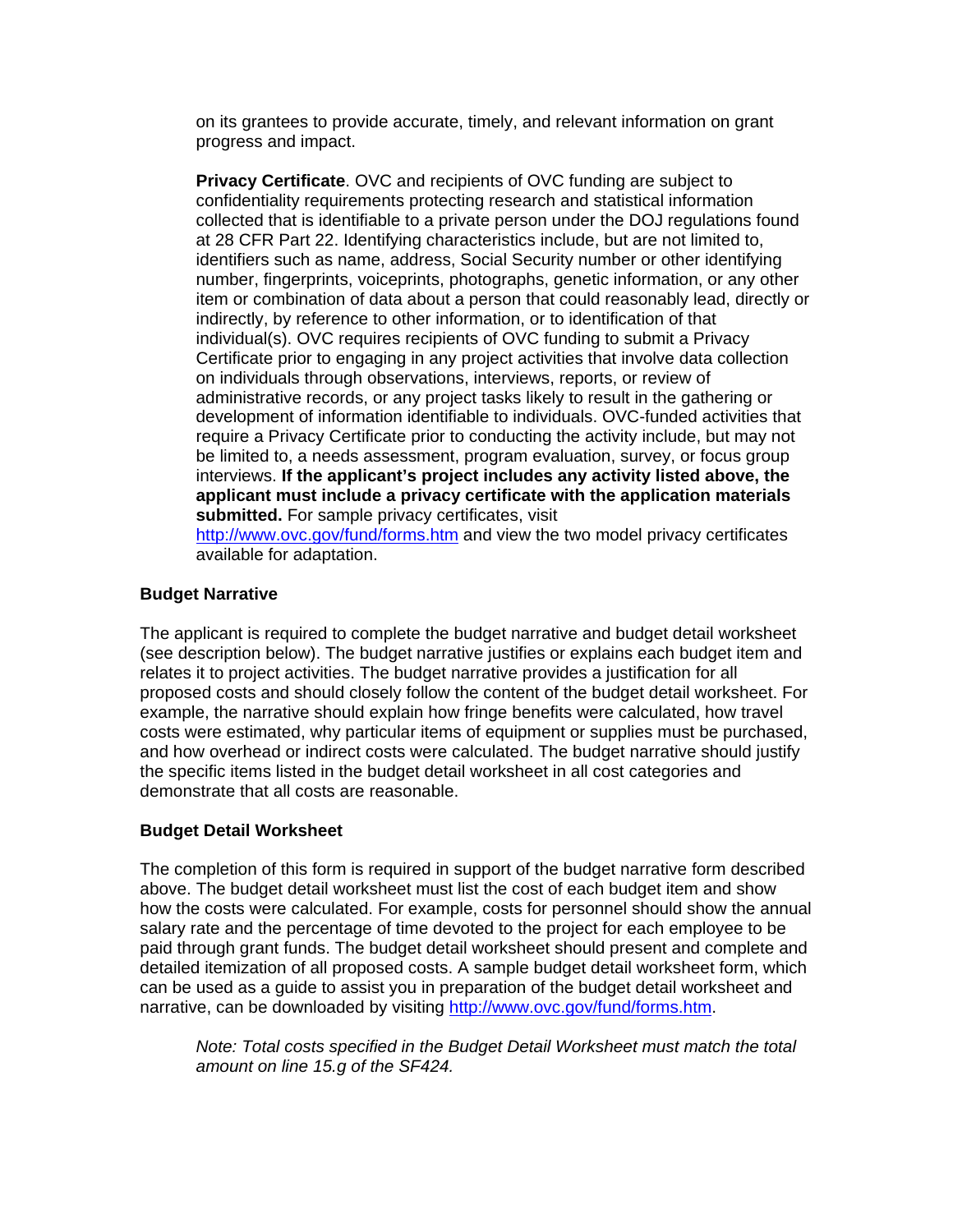When completing both the budget narrative attachment form and the budget detail worksheet, applicants must also consider the following:

**Training**: Applicants should plan to attend an annual OVC discretionary grantee meeting in Washington, D.C., and with the exception of local grantees, should include line items detailing all estimated travel expenses associated with attending this meeting. Applicants that receive annual funding of more than \$100,000 must attend one Financial Management Training Seminar sponsored by Office for Justice Programs' (OJP) Office of the Chief Financial Officer (OCFO), unless the grantee has previously attended this seminar within the past 24 months. Specific information (such as dates and locations of upcoming events) can be found at http://www.ojp.usdoj.gov/training/financial.htm.

*Limitation on use of award funds for employee compensation; waiver:* No portion of any award of more than \$250,000 made under this solicitation may be used to pay any portion of the total cash compensation (salary plus bonuses) of any employee of the award recipient whose total cash compensation exceeds 110 percent of the maximum annual salary payable to a member of the Federal government's Senior Executive Service (SES) at an agency with a Certified SES Performance Appraisal System for that year. (The salary table for SES employees is available at opm.gov.)

This prohibition may be waived at the discretion of the Assistant Attorney General for the Office of Justice Programs. An applicant that wishes to request a waiver should include a detailed justification in the budget narrative for the application.

**Program Match:** A financial or in-kind match **is not** required for this grant.

#### **Other Program Attachments**

Other attachments include the following materials:

Resumes of key personnel must be provided. For positions that are vacant, provide job descriptions outlining the roles and responsibilities and provide the selection criteria for the proposed new positions. This attachment is required.

Letters of support and/or memoranda of understanding (MOU) must be provided from agencies and organizations whose support and collaboration is integral to the successful implementation of the project. This attachment is required if applicable.

Other attachments as needed (if applicable).

### **Selection Criteria**

Applications will be reviewed by a peer review panel using the assignments of percentage weight for each of the following criteria. Applicants should also refer to "What an Application Must Include" on pages 8–11 for more detailed information on what should be included in the application.

• **Project Abstract (5 points):** The application should include a one-page summary that describes the purpose of the project, goals and objectives, and activities that will be implemented to achieve the project's goals and objectives, methods, and outcomes.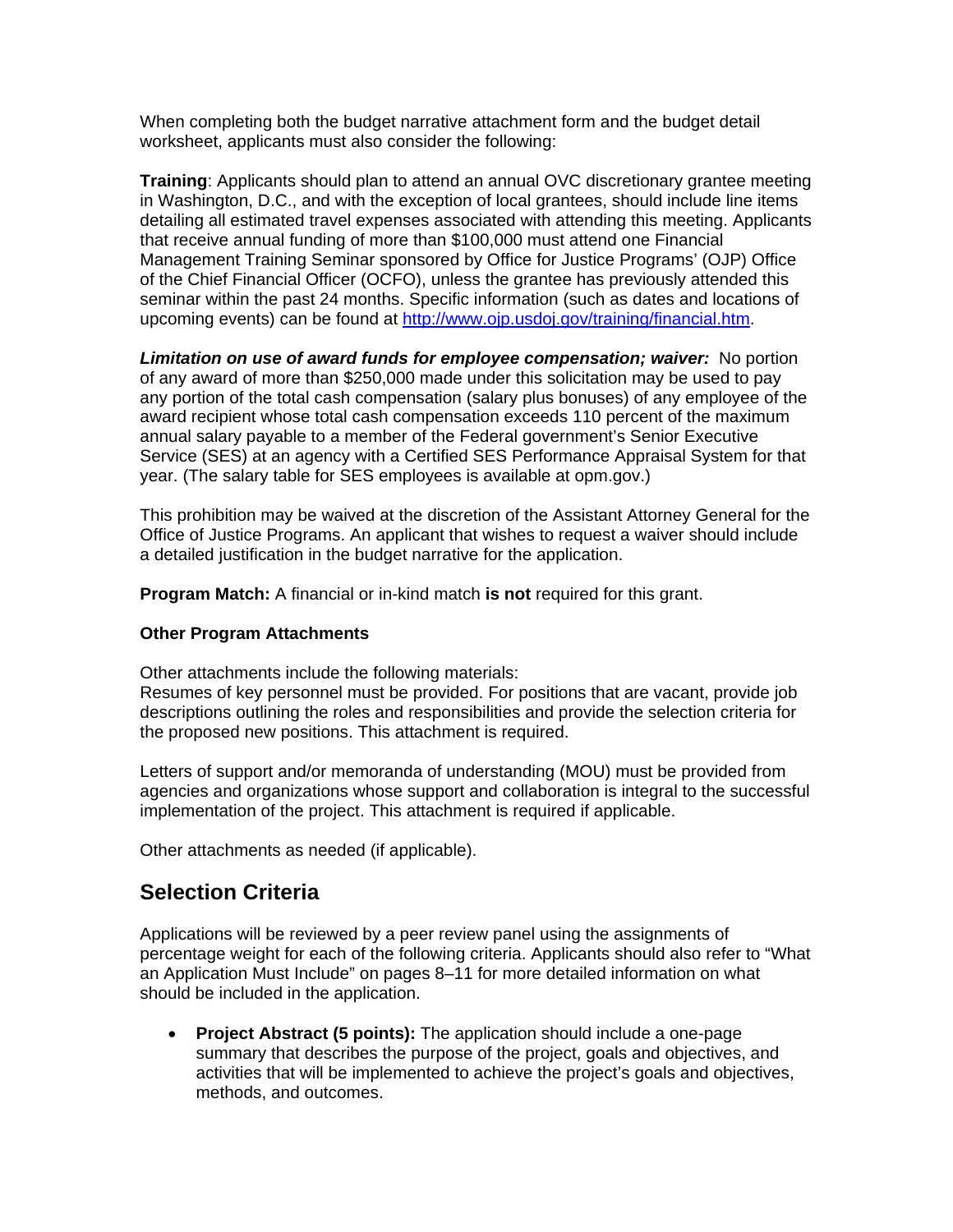- **Problem Statement (5 points):** The problem statement must describe the need for the project and provide a clear statement of how funding will support the project's value to the victims' field by meeting a stated goal. The problem statement should convincingly document that the project is needed to address resource gaps in the field or to address emerging issues for which there are few or no resources to assist providers. The goals and objectives must be clearly specified and related directly to the problem statement. The goal(s) should state the overall purpose of what is to be accomplished. If the application is for continuation funding, these new goals and objectives should be addressed within the context of what the project has already accomplished. The objectives should describe the steps necessary to accomplish the goal(s), within the context of what the project has already accomplished.
- **Project Goals and Objectives (10 points):** The applicant must specify the goals and objectives of the project. The objectives should be measurable and relate directly to the issues described in the problem statement. The goals should state the overall purpose of what is to be accomplished. The objectives should describe the steps necessary to reach the goals or how the goals will be accomplished. The application must describe the public awareness and educational components of the project that will be of utility to many communities across the nation.
- **Project Design/Implementation Plan (25 points):** The program strategy/methodology must include sufficient detail so that the OVC Point-of-Contact or other reviewers can understand what will be accomplished, how it will be accomplished, and who will accomplish it. All proposed tasks should be presented in a way that allows a reviewer to see the logical progression of tasks and to be able to relate the tasks directly to the accomplishment of the project goals(s) and objectives. Projected activities should be realistic and reflect the time, staff, and funding allocated to the project. A clear picture of the contents or components of the product or training is important as well as a detailed plan for packaging and disseminating the product to user groups.
- **Organizational Capability and Project Management (20 points):** Applicants must demonstrate how their resources, capabilities, and experience will enable them to achieve the goals and objectives. The applicant must document its capability to undertake and complete a national-scope, federally funded project, including evidence that the applicant possesses the requisite staff and expertise. Organizational capability will be assessed on the basis of (1) the applicant's described management structure, financial capability and, if the application is for continuation funding, the results of current grant efforts; and (2) the applicant's project management plan and documentation of the professional staff members' unique qualifications to perform their assigned tasks. Applicants must clearly establish that their experience and resources enable them to achieve the goals and objectives that they propose to accomplish with the funding.
- **Plans for Measuring Progress and Outcomes (15 points):** Applicants must describe their plan for measuring project progress and success. All applications must contain a plan for evaluating the accomplishment of project goal(s) and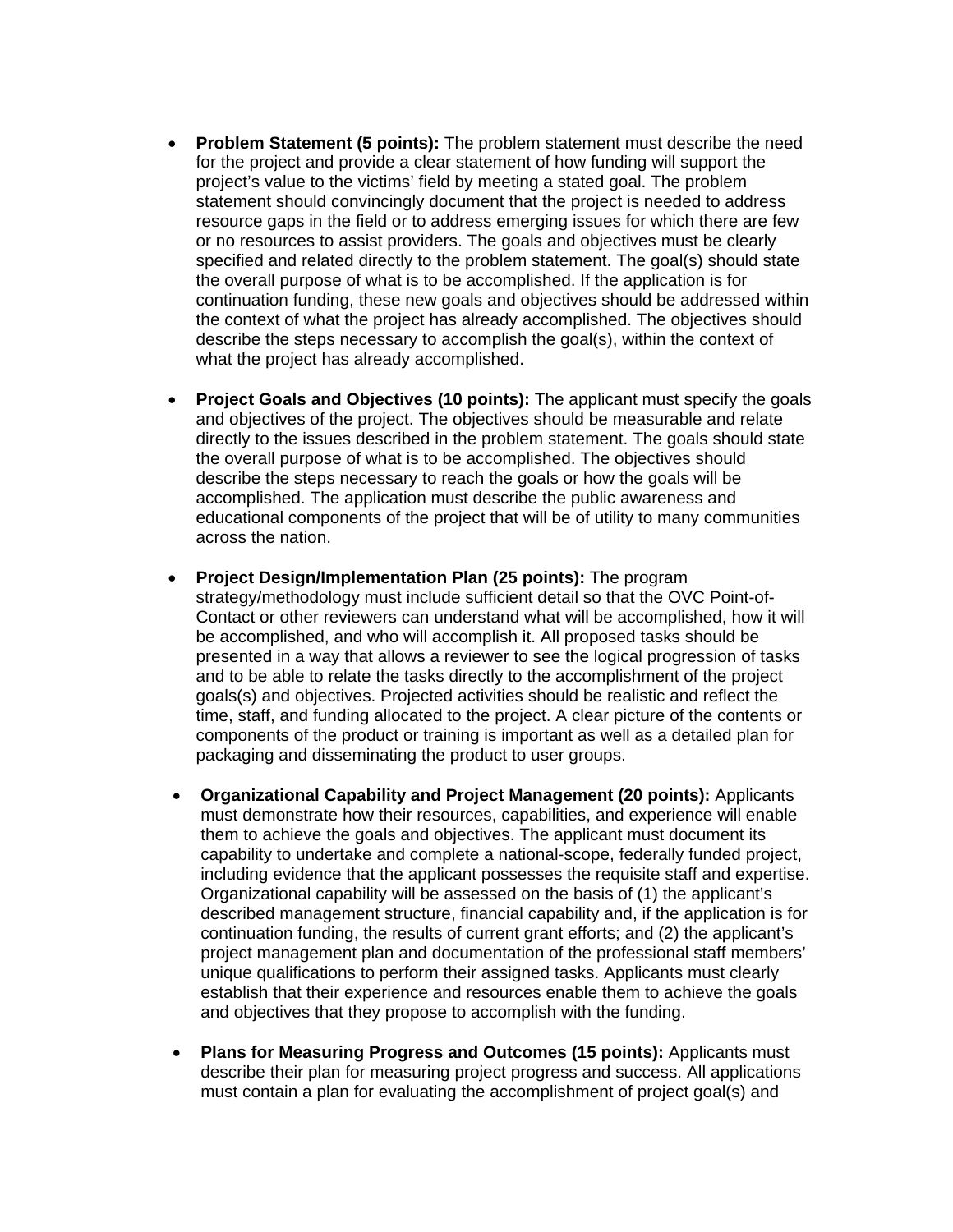objectives. All applications must describe how data will be collected to report on the performance measures established for this solicitation. Applicants must describe how the evaluation data will be gathered and analyzed and the resources that are being committed for this purpose.

• **Budget and Budget Narrative (20 points):** Applicants must show cost-effective and efficient use of grant resources, demonstrating that all grant-related expenses are necessary for project completion. Tasks and activities described in the budget narrative should parallel the budget. All identified costs should accurately reflect the tasks, staff time, supplies, and travel necessary to accomplish the grant-related work, if applicable. The applicant must demonstrate that there is sufficient staff and time to accomplish the proposed tasks in a costeffective manner. The applicant is required to complete the budget narrative form and the budget detail worksheet. The budget narrative justifies or explains each budget item and relates it to project activities. The budget narrative provides a justification for all proposed costs and should closely follow the content of the budget detail worksheet. The budget narrative should justify the specific items listed in the budget detail worksheet in all cost categories and demonstrate that all costs are reasonable.

## **Review Process**

OJP is committed to ensuring a standardized process for awarding grants. The Office for Victims of Crime reviews the application to make sure that the information presented is reasonable, understandable, measurable, and achievable, as well as consistent with program or legislative requirements as stated in the solicitation. Responsive applications will be forwarded for peer review.

Peer Reviewers will be reviewing the applications submitted under this solicitation as well. The Office for Victims of Crime reviews may use either internal peer reviewers, external peer reviewers or a combination of both to review the applications under this solicitation. An external peer reviewer is an expert in the field of the subject matter of a given solicitation who is NOT a current U.S. Department of Justice employee. An internal reviewer is an expert in the field of the subject matter of a given solicitation who is a current U.S. Department of Justice employee. Applications will be screened initially to determine whether the applicant meets all eligibility requirements. Only applications submitted by eligible applicants that meet all other requirements will be evaluated, scored, and rated by a peer review panel. Peer reviewers' ratings and any resulting recommendations are advisory only. In addition to peer review ratings, considerations may include, but are not limited to, underserved populations, strategic priorities, past performance, and available funding.

On approval by the OVC Director, the application selected for funding will be forwarded for award processing, subject to the final approval of the Assistant Attorney General for OJP. All funding decisions are final, and reviewer comments expressed in the summary are those of the individual reviewers and do not necessarily represent the official position or policies of the U.S. Department of Justice.

After the peer review is finalized, the Office of the Chief Financial Officer (OCFO), in consultation with The Office for Victims of Crime reviews, conducts a financial review of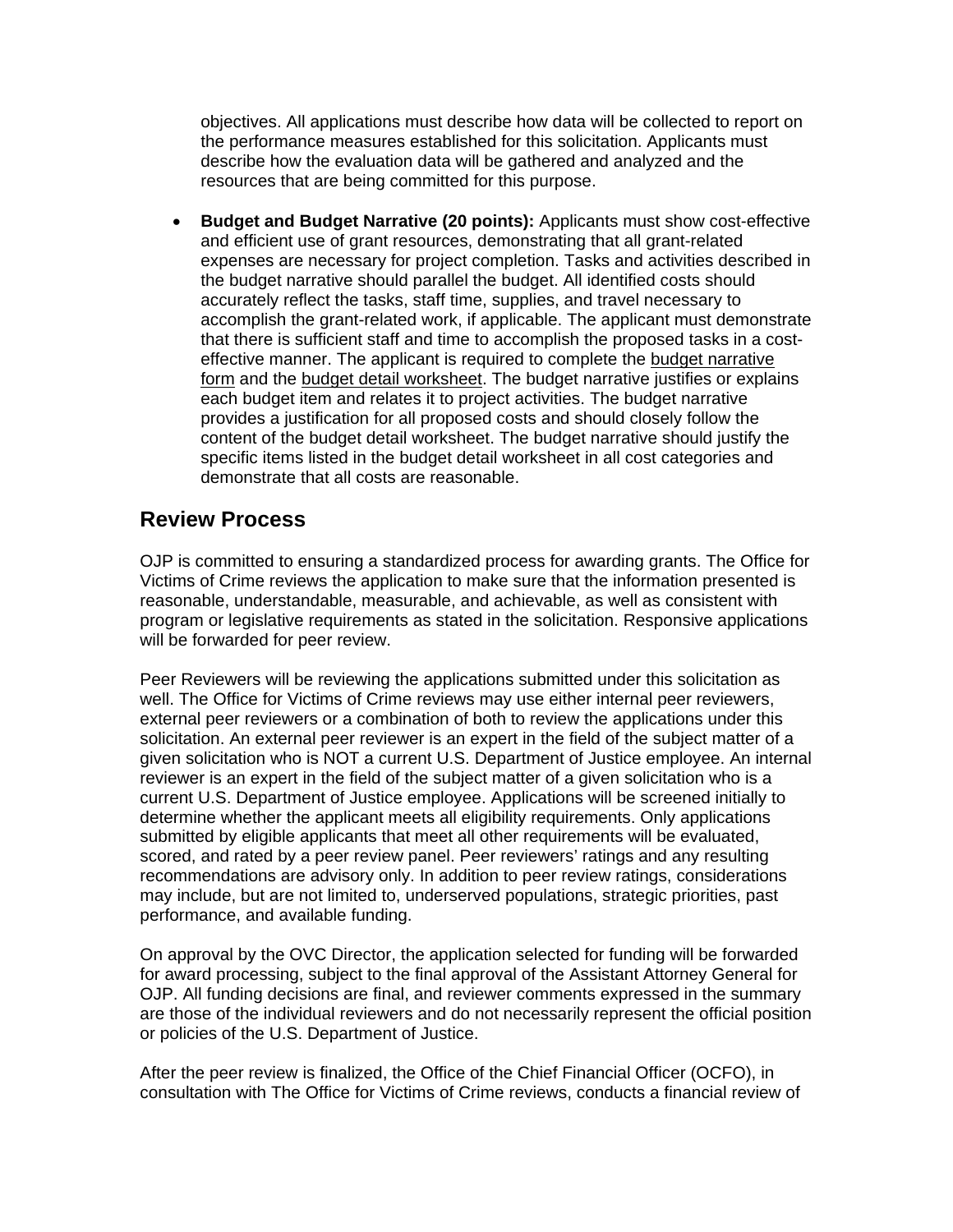all potential discretionary awards and cooperative agreements to evaluate the fiscal integrity and financial capability of applicants; examines proposed costs to determine if the budget and budget narrative accurately explain project costs; and determines whether costs are reasonable, necessary, and allowable under applicable federal cost principles and agency regulations. OCFO also reviews the award document and verifies the OJP Vendor Number. Funding will not be awarded to applicants with overdue financial and/or progress reports for existing OJP grants.

Absent explicit statutory authorization or written delegation of authority to the contrary, all final grant award decisions will be made by the Assistant Attorney General (AAG), who may also give consideration to factors including, but not limited to, underserved populations, strategic priorities, past performance, and available funding when making awards.

# **Additional Requirements**

Successful applicants selected for award must agree to comply with additional applicable requirements prior to receiving grant funding. We strongly encourage you to review the list below pertaining to these additional requirements prior to submitting your application. Additional information for each can be found at http://www.ojp.usdoj.gov/funding/other\_requirements.htm.

- Civil Rights Compliance
- Funding to Faith-Based Organizations
- Confidentiality and Human Subjects Protection
- Anti-Lobbying Act
- Financial and Government Audit Requirements
- National Environmental Policy Act (NEPA) Compliance
- DOJ Information Technology Standards
- Single Point of Contact Review
- Non-Supplanting of State and Local Funds
- Criminal Penalty for False Statements
- Compliance with Office of the Justice Programs Financial Guide
- Suspension or Termination of Funding
- Non-Profit Organizations
- For-Profit Organizations